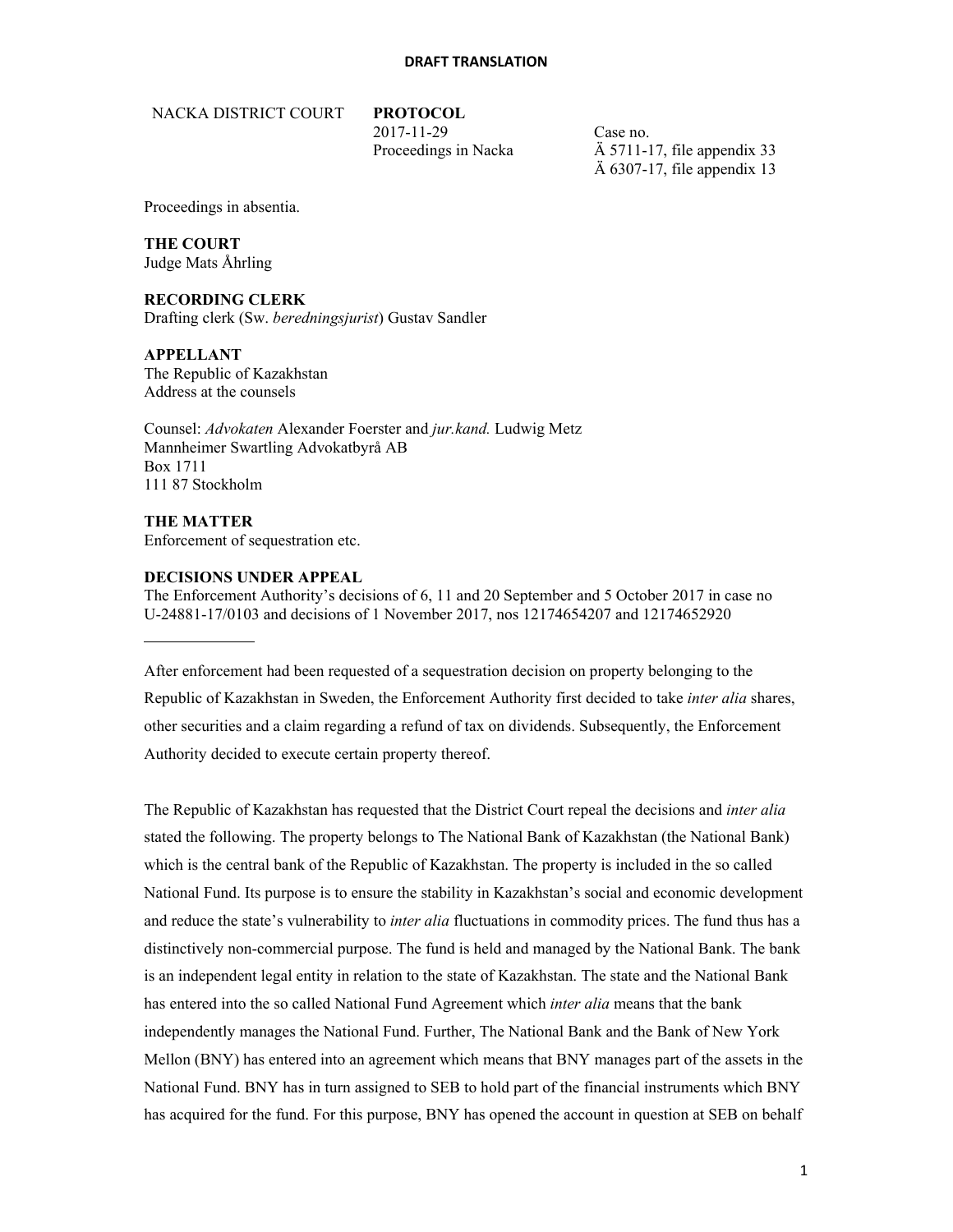of the National Bank. Both the financial instruments and the returns of these are thus included in the National Fund. Since the fund has a distinctively non-commercial purpose, the property included therein is immune against enforcement measures according to the principles expressed in the United Nations Convention on Immunity for States and Their Property (the Convention). Even if the property would be considered to belong to the state and therefore not be considered property of a central bank, and thus not be covered by Article  $21(c)$  of the Convention, it is covered by immunity according to other provisions in the Convention. Under all circumstances, conditions have not been met to take part of the property since the Enforcement Authority has no authority to do so when, as in the present case, the property is not located in Sweden. An order of that kind is not acceptable since it risks to violate other states' sovereignty and would result in legal uncertainty.

The Enforcement Authority has submitted comments in connection with the appeals.

After a review of the documents, the District Court renders the following

### **DECISION**

The District Court rejects the appeals.

## **REASONS**

The decisions of the Enforcement Authority which are now subject to trial have also been appealed by the National Bank. The District Court had reason to question the bank's party capacity. In that assessment, the District Court found that the National Bank is not an independent legal entity separate from the state and dismissed the appeal.

There are no reasons to make a different assessment regarding the National Bank's party capacity now. The adjudication which follows shall therefore be made on the basis that the National Bank is not an independent legal entity in relation to the state.

The mere fact that property is owned by a state does not mean that it is immune against enforcement measures. A foreign state should only be able to invoke state immunity against enforcement in property if the purpose of the possession thereof is of a qualified nature (Sw. *kvalificerat slag*), such as when the property is in use for the state's exercise of sovereignty or similar tasks of an official nature or when the property is of a specific kind specified in article 21 in the Convention, see the case NJA 2011 p. 475. The Republic of Kazakhstan has stated that the property at hand, if it is to be considered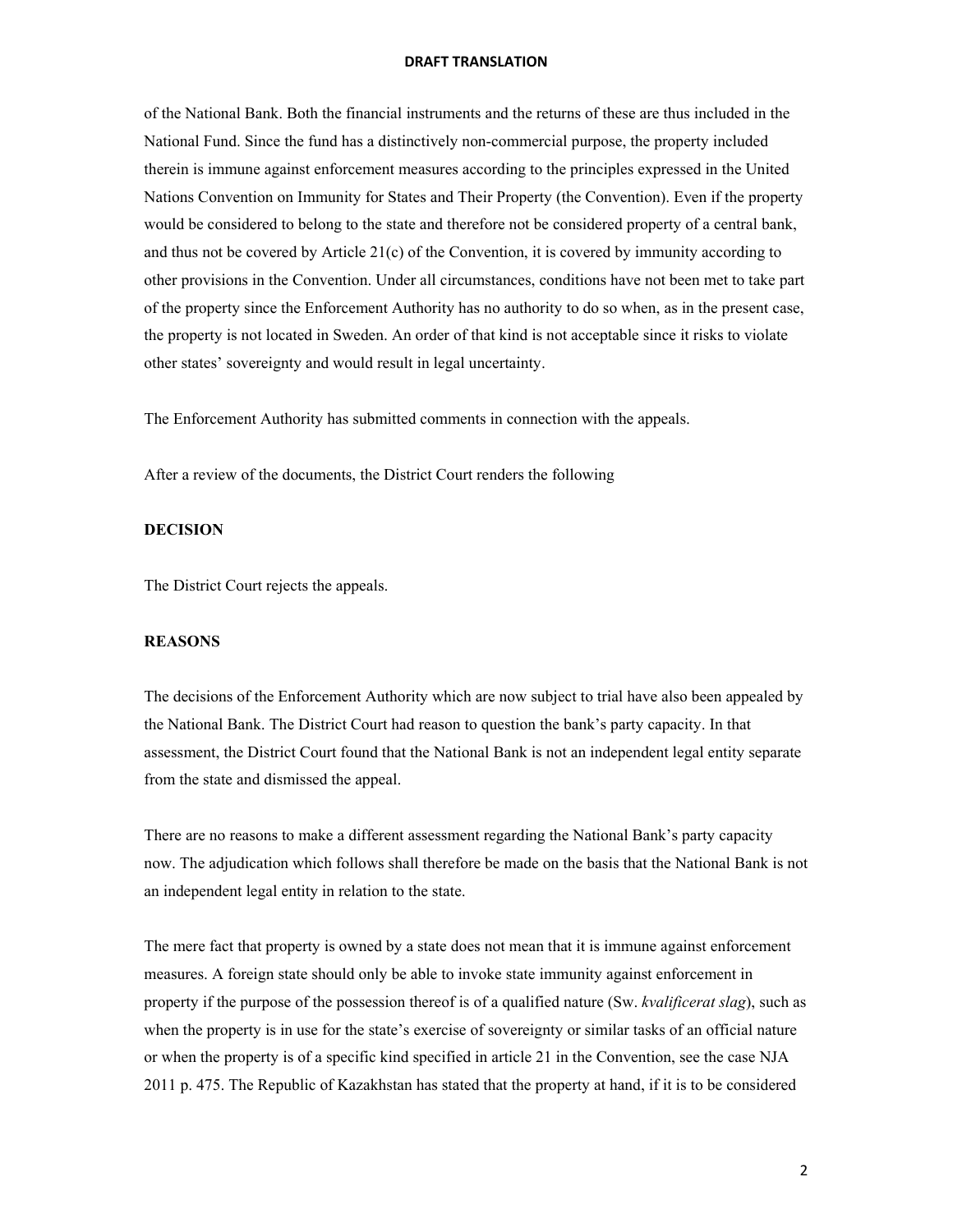to belong to the state, is still immune against enforcement measures according to the provisions in the Convention.

The Republic of Kazakhstan has neither referred to any investigation which shows which assets with which the republic had entrusted BNY at the time of the enforcement or on what terms BNY had assigned SEB to manage property on behalf of the Republic of Kazakhstan. Absent extracts from accounts or similar investigation which links the now seized property to the funds with which BNY has been entrusted and which have been used to the acquisition of the financial instruments placed with SEB, it is according to the District Court not shown that any of these instruments form part of the National Fund, or has any such link to it that the possession of the property is particularly qualified. It is thus not shown that the conditions for immunity according to the Convention are met with regards to the property. The decisions should therefore not be repealed on that ground.

What the appellant has stated regarding that the property may not be seized since it is not located in Sweden does not prompt the District Court to make a different assessment regarding that issue than the one made by the Enforcement Authority.

What has otherwise been stated in support of the appeals does also not prompt the District Court to make a different assessment than the one made by the Enforcement Authority. The assessment now made by the District Court means that the appeals shall be rejected.

With this outcome, the appellant does not have right to be compensated for its legal costs.

#### **HOW TO APPEAL**, see attachment 2 (DV 406).

Appeal to the Svea Court of Appeal shall be submitted to the District Court no later than on 20 December 2017. A review permit is required.

As above

Gustav Sandler Record shown/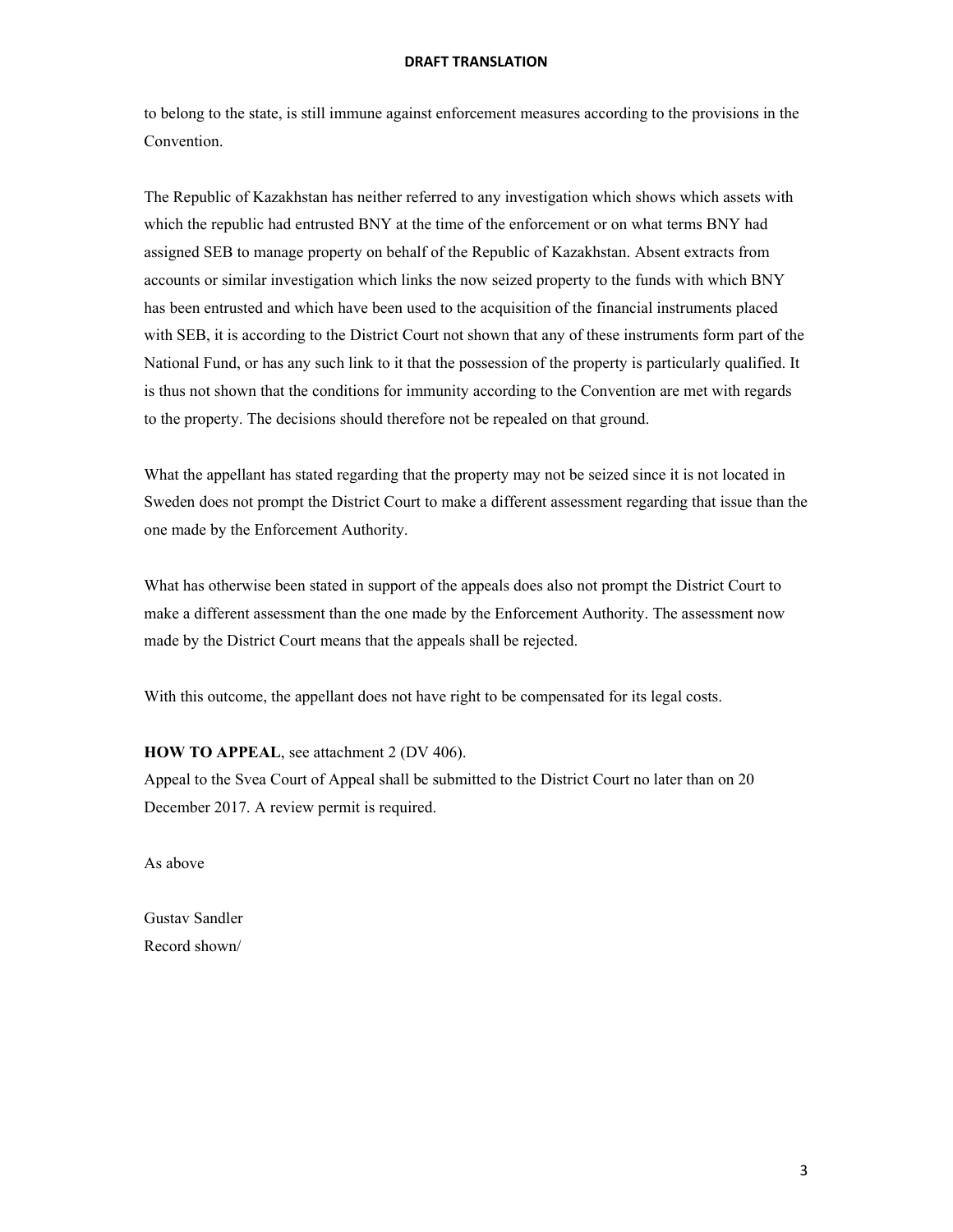NACKA DISTRICT COURT **PROTOCOL** 

2017-11-29 Case no.

Proceedings in Nacka  $\overrightarrow{A}$  5710-17, file appendix 50  $\ddot{A}$  6311-17, file appendix 9 Ä 6689-17, file appendix 24

Proceedings in absentia.

**THE COURT**  Judge Mats Åhrling

**RECORDING CLERK** 

Drafting clerk (Sw. *beredningsjurist*) Gustav Sandler

**APPELLANT** 

The National Bank of Kazakhstan Address at the counsels

Counsel: *Advokaterna* Marcus Axelryd, Karl Guterstam and Karl Lindwlöw Frank Advokatbyrå AB Box 7099 103 87 Stockholm

**THE MATTER**  Enforcement of sequestration etc.

## **DECISIONS UNDER APPEAL**

The Enforcement Authority's decisions of 6, 11 and 20 September and 5 October 2017 in case no U-24881-17/0103, decisions of 1 November 2017, nos 12174654207 and 12174652920 and decision of 14 November 2017, no 12174759568

After enforcement had been requested of a sequestration decision on property belonging to the Republic of Kazakhstan in Sweden, the Enforcement Authority first decided to take inter alia shares, other securities and a claim regarding a refund of tax on dividends. Subsequently, the Enforcement Authority decided on execution of property.

The National Bank of Kazakhstan (the National Bank), which is the central bank of the Republic of Kazakhstan, has requested that the decisions be repealed and *inter alia* stated the following. The seized property is included in the National Fund which is held by the National Bank. The National Bank is, according to Kazakh law, a legal entity separate from the state in the form of an authority. The National Bank has its own balance sheet and acts independently in relation to the state. The bank enters into legal relations with other legal entities in its own name and has therefore a right of independent legal capacity. The National Bank and the state have entered into the so called National Fund Agreement concerning the management of the National Fund. Further, the National Bank and the Bank of New York Mellon (BNY) have entered into an agreement which means that BNY manages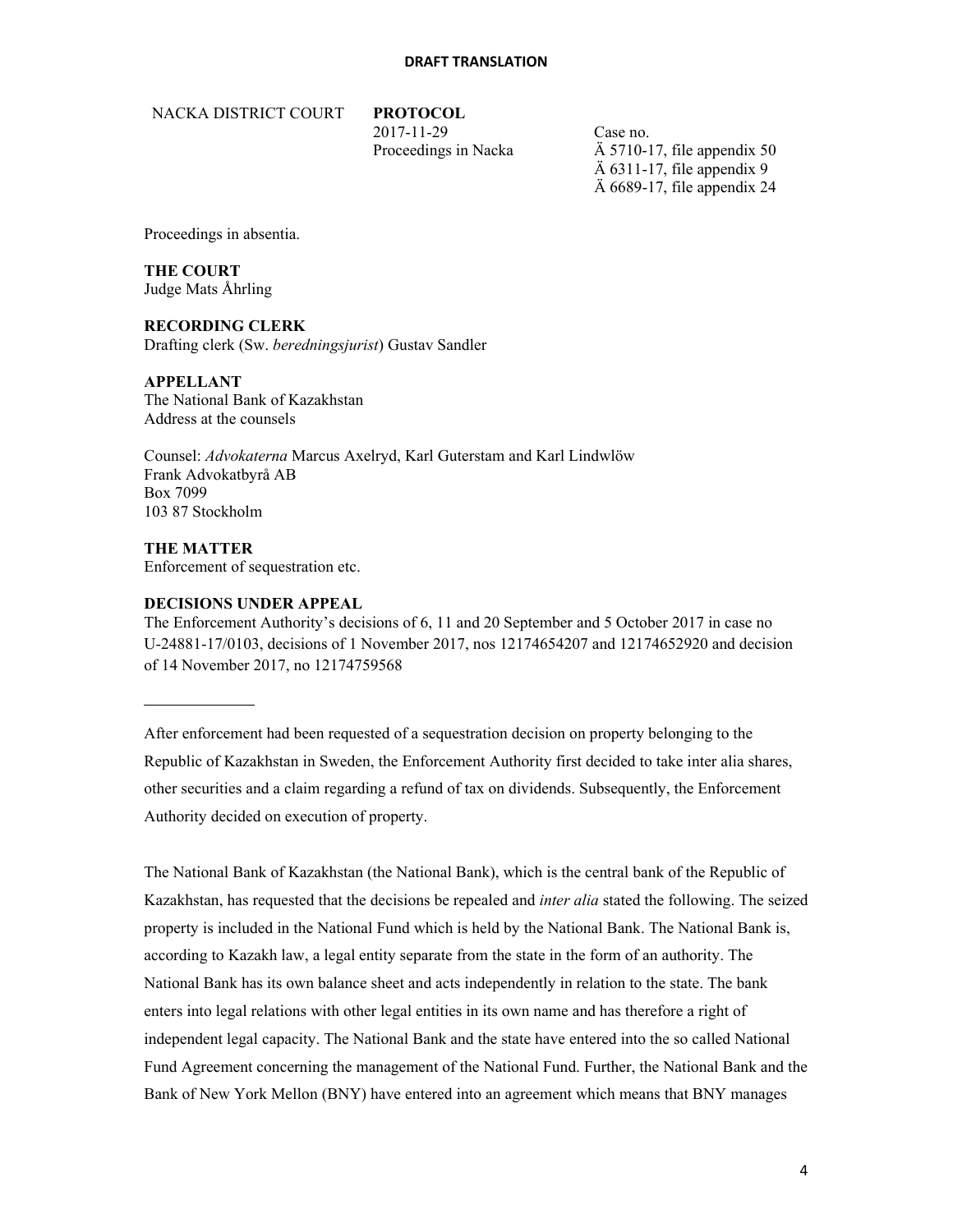part of the assets in the National Fund. The Swedish central bank (*Sveriges riksbank*) has a similar standing under Swedish law as the National Bank has under Kazakh law. The Swedish central bank is an authority under the Swedish parliament (*riksdagen*) and is a legal entity separate from the state with legal capacity and party capacity, see the case NJA 1959 p. 385.

After a review of the documents, the District Court renders the following

## **DECISION**

#### **Reasons**

In Ch. 11, section 4 of the Code of Judicial Procedure, the following is stated. Evidence that the one which is stated to be a party in a court proceeding or wants to bring an action before a court as party or as counsel for a party has capacity is not necessary, unless the court finds that evidence should be presented.

The starting point of the section is, according to the Procedural Law Committee (Sw. *Processlagberedningen*) (NJA II 1943 p. 123) that the provisions on the procedural proceeding shall be observed *ex officio*, unless it is not stipulated otherwise or is in the nature of the matter. In the parliamentary reading of the government bill, the parliamentary committee shared the law committee's view that it could not been viewed as necessary that authorisation documents be presented to the same extent as before. At the same time, the parliamentary committee found that it is important both for the court and for the party that there is no doubt regarding capacity; if it would be found after the case had been adjudicated that a party or a counsel lacked capacity, this could mean that the judgment be quashed due to grave procedural error. The court should, according to the parliamentary committee, be able to require authorisation documents when it concerned a party or a counsel whose capacity was not known to the court (see Peter Fitger et al. [20 June 2017, Zeteo], commentary on Ch. 11, section 4 of the Code of Judicial Procedure).

There is an equivalent provision in section 9 of the Court Matters Act (SFS 1996:242).

The District Court has found reasons to question the National Bank's party capacity, i.e. that the bank is an independent legal entity – in relation to the Republic of Kazakhstan – which may have rights and obligations and therefore be party in a court proceeding.

In Ch. 11, section 2, paragraph 1 of the Code of Judicial Procedure, the following is stated. A company, association, religious community, foundation or other such establishment, which may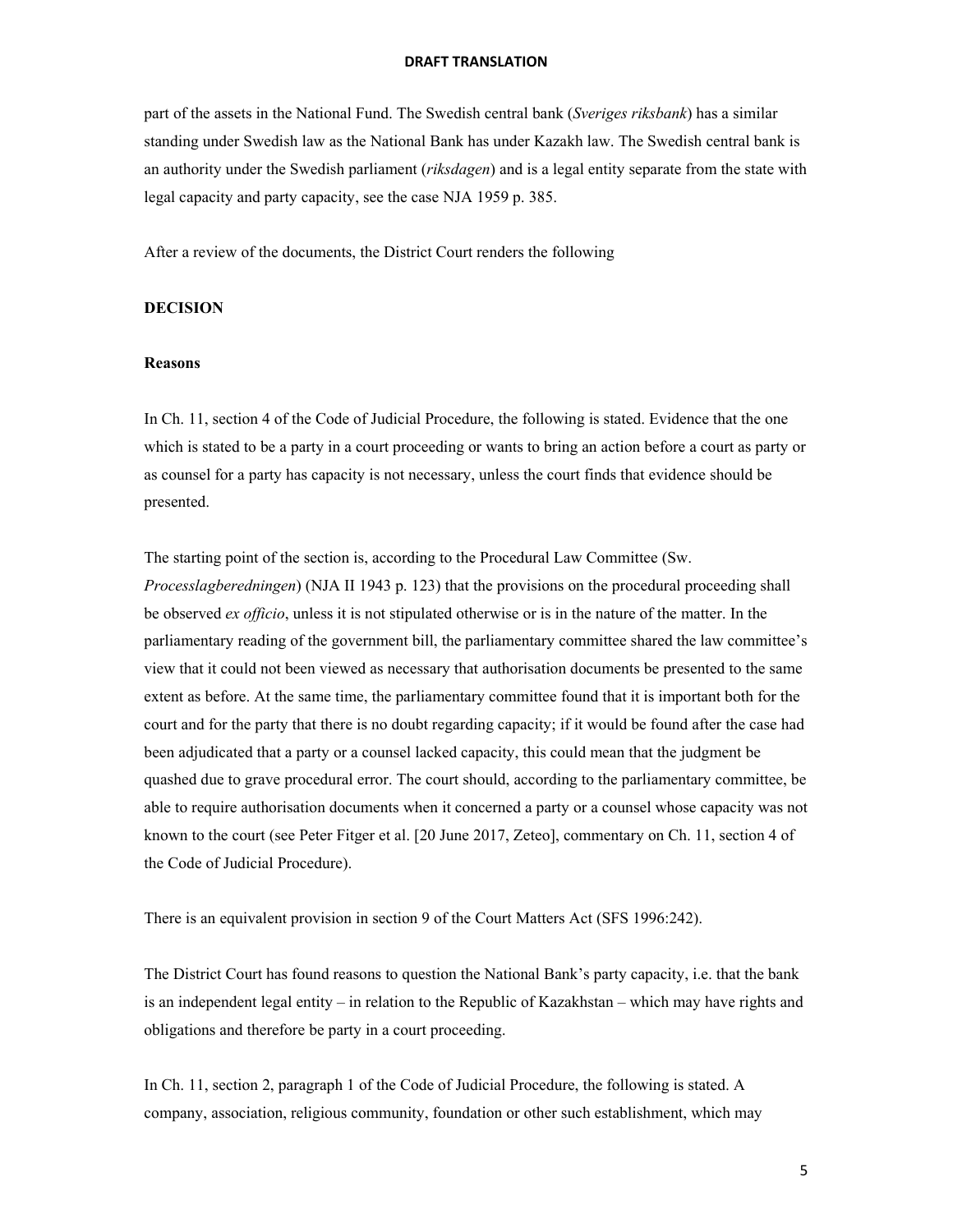acquire rights and undertake obligations, can be a party to a court proceeding. The same applies to the state and a municipality or other such congregation.

Besides physical persons, there exists several forms of legal persons as legal entities. These are based on private our public law. The prerequisites under which private legal entities are acknowledged and thus may acquire rights and obligations are regulated in private law. An express provision in law is not always required for organisations of a certain kind to be acknowledged as legal persons. The same may also apply regarding other organisations, such as non-profit associations under certain circumstances. In principle, the procedural party capacity coincides with the legal capacity in private law (see Peter Fitger et. al., the commentary on Ch. 11, section 2 of the Code of Judicial Procedure).

When the issue concerns a foreign legal person, the status in the jurisdiction in which the legal person has been formed is considered to be decisive. The issue on whether the National Bank is a legal entity and which persons that may represent the bank without specific powers of attorney by taking legal actions in its name is to be assessed on the basis of Kazakh law (see Peter Fitger et. al., the commentary on Ch. 11, section 3 of the Code of Judicial Procedure, Michael Bogdan, *Svensk internationell privat- och processrätt*, 2008, pp. 167 and 168 and the cases NJA 2007 N 6 and NJA 2008 p. 660).

In the assessment on whether the National Bank may be considered an independent legal entity, the Kazakh provisions regulating the bank's legal status and operations must be analysed. Primarily, the provisions set out below are relevant to the assessment.

From Law No. 2155 of 30<sup>th</sup> March 1996 of the Republic of Kazakhstan "Concerning the National" Bank of the Republic of Kazakhstan", it appears that the National Bank is a state entity which is to represent the state's interests in relation to other countries' central banks, international banks and other financial and credit institutions (article 1 and 2), that the National Bank shall be subordinate to the President of Kazakhstan (article 3), that the National Bank shall be a legal entity in the form of a state-owned institution and that the bank shall act on behalf of the state as founder of certain legal persons (article 6). Further, it is stated that the bank's capital is to be owned by the state (article 9), that, after the President's approval of the bank's annual report, the remaining part of the bank's unpaid net surplus shall be transferred to the state budget within a certain time (article 11), that the President has a great influence when the bank's representatives are assigned and dismissed and that he is also represented in the board of the bank (articles 13, 14, 16 and 18). Further, it is stated that the bank is independent within the boundaries set out by Kazakh law and the Presidential Decree and that the banks in some regards acts as an independent entity (article 21 and 22), that it, under the headline "The National Bank of Kazakhstan – An Agent of the Government of the Republic of Kazakhstan" is stated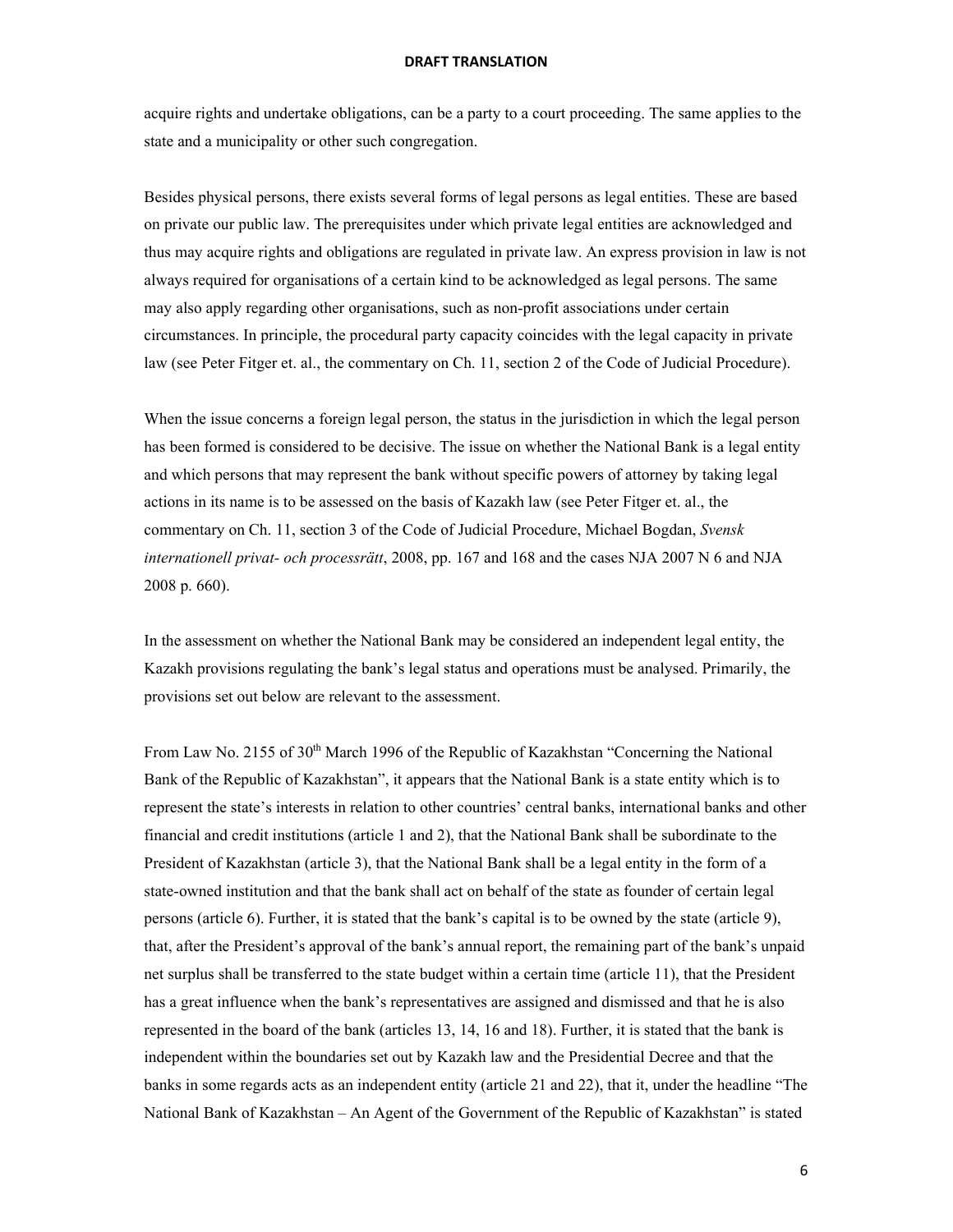that the National Bank may act as a bank, a financial advisor and an agent for the state (article 23 and 26) and that it, under the headline "The National Bank of Kazakhstan – A Bank for the Government and of the Republic of Kazakhstan", is stated that the state's assets shall be placed in the National Bank and that the bank shall make payments and transactions on behalf of the government (article 24).

From article 17-1 of the Constitutional Law of the Republic of Kazakhstan "Concerning the President of the Republic of Kazakhstan", it is stated that the President has the right to issue decrees concerning the National Bank. In Edict No. 1271 of  $31<sup>st</sup>$  December 2003 of the President of the Republic of Kazakhstan "Concerning the approval of the Regulations and the structure of the National Bank of the Republic of Kazakhstan", *inter alia* the following is stated. [*Section in English also in the Swedish version, translator's notice*] The National Bank is a state institute, directly subordinate and accountable to the President of the Republic of Kazakhstan, ensuring the development and implementation of monetary policy, the functioning of payment systems, the appropriate level of protection of the rights and legitimate interests of consumers of financial services, Promoting stability of the financial system, performing statistical activities in the field of monetary statistics and external sector statistics, currency regulation and control, government regulation, control and supervision of financial market and financial organizations, as well as other persons within the competence regulation of functioning of the regional financial centre Almaty (1 §). The National Bank of Kazakhstan is a legal entity in the legal form of a state government agency has its own balance [*sic*], and […] is a single centralized structure with a vertical chain of command (4 §). The National Bank of Kazakhstan shall enter into civil law relations in its own name (5 §). Funding for the National Bank of Kazakhstan is carried out from the budget (cost estimate), the National Bank of Kazakhstan [*sic*]. Type of property of the National Bank of Kazakhstan – Republican state property (12  $\S$ ).

In Edict No. 1271 it is further stated that the National Bank shall act independently on behalf of the state within the framework of its assignment  $(32 \text{ §})$ . It is also apparent that provisions in the decree has, on various occasions, been decided, changed and repealed by the President.

In Resolution No. 792 of the Government of the Republic of Kazakhstan dated July 26 2004 on some issues of asset management of the National Oil Fund of the Republic of Kazakhstan, the following is stated. The Bank shall determine the legal advisor in collaboration with the Government who, if necessary, will represent the interest of the Fund in foreign countries in the resolution of legal disputes arising from the asset management of the Fund (2.2.8).

From the provision described above it is thus evident that it is the government, not the bank, which is to represent the fund's interests in legal disputes abroad arising from the management of the fund.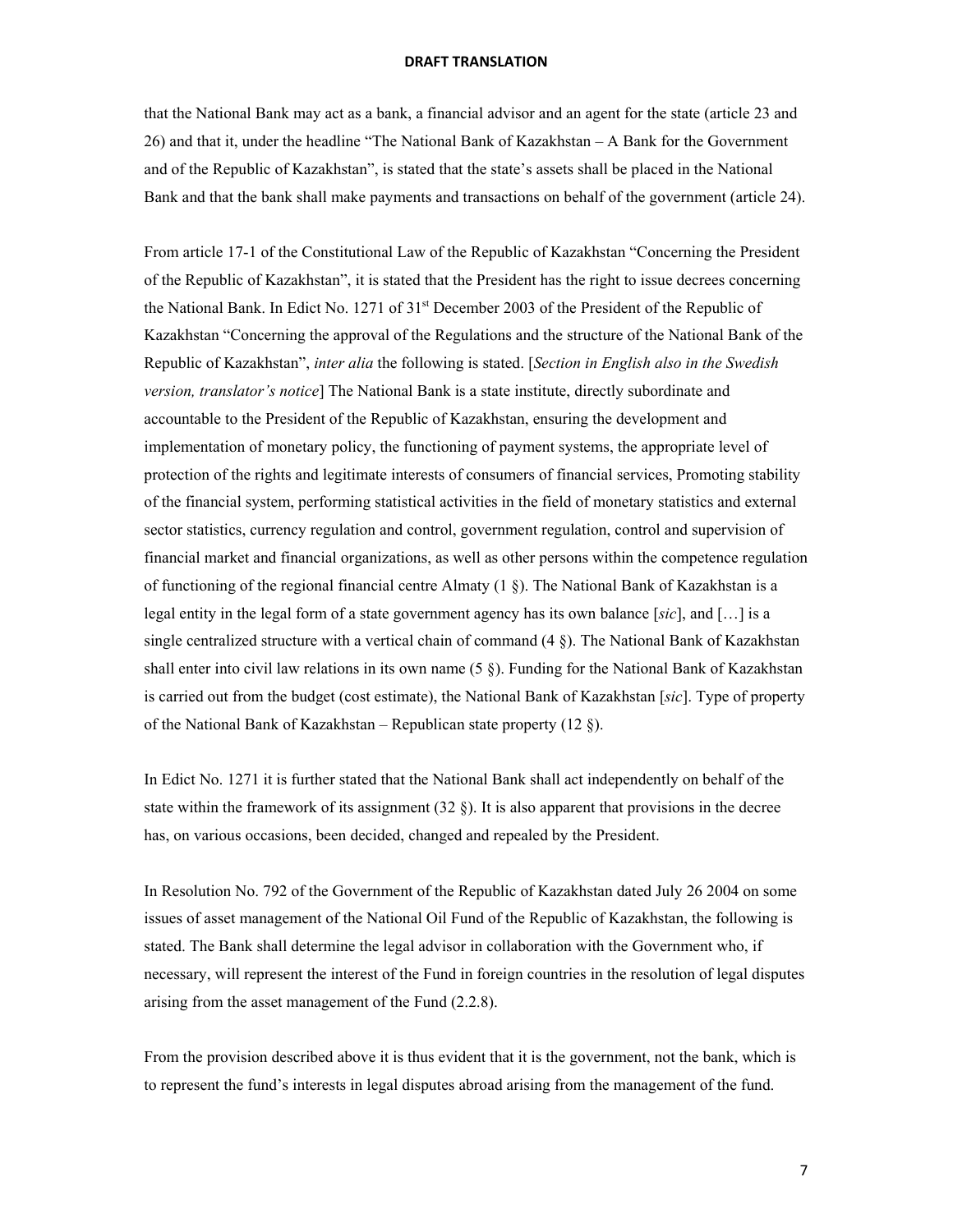From the provisions described above, it is evident that the National Bank is a state entity, subordinate to the control of the President, that the bank in certain regards acts in its own name but on behalf of the state, e.g. with regards to the management of the National Fund and that the property held by the bank is state property. These circumstances suggest that the National Bank is part of the state and not an independent legal entity.

From the investigation in the present case, it is evident that the Kazakh state has requested a refund of paid tax on dividends attributable to certain property which has been seized through decisions which have now been appealed. In the application for refund, it has been attested on the honour that the property belongs to the state. Further, BNY has in its letter to SEB on 28 July 2017 on behalf of its client instructed SEB that the refund of tax on dividends is to be made to certain accounts at BNY. That client is the Ministry of Finance. That suggests the same thing.

With regards to the claim that the legal status of National Bank is comparable to the legal status of the Swedish central bank, the District Court makes the following assessment. The bank has stated that the Swedish central bank constitutes a legal entity separate from the state with legal capacity and party capacity. The bank has, in this regard, referred to the case NJA 1959 p. 385. In that case, the Supreme Court held that the central bank constituted a legal entity separate from the crown. In the commentary on Ch. 11, section 2 of the Code of Judicial Procedure, it is stated that the Swedish central bank "ought" to be able to be considered to have its own party capacity. There is thus a certain degree of uncertainty as to whether the Swedish central bank should have such a capacity. From what the District Court has stated above, it is evident that the National Bank has a far less independent status in relation to the state than the Swedish central bank has.

In that assessment, the District Court also takes the following into account. The Republic of Kazakhstan in the year 2014 made a number of legislative changes in order to strengthen transparency and integrity in the judicial system. According to the Swedish Ministry of Foreign Affair, a number of problems remain in practice, whereof the judicial system's limited independence in relation to the executive power is the most serious. The Constitution stipulates an independent judiciary power, but in practice, the executive power has – if it desires so – influence over the judicial system (see the Ministry of Foreign Affairs report "Human rights, democracy and the principles of the constitutional state in Kazakhstan 2015-2016 (Sw. *"Mänskliga rättigheter, demokrati och rättsstatens principer i Kazakstan 2015-2016"*)).

Overall, the investigation strongly suggests that the National Bank is not an independent legal entity in relation to the state. The investigation to which the National Bank has referred in support of its alleged